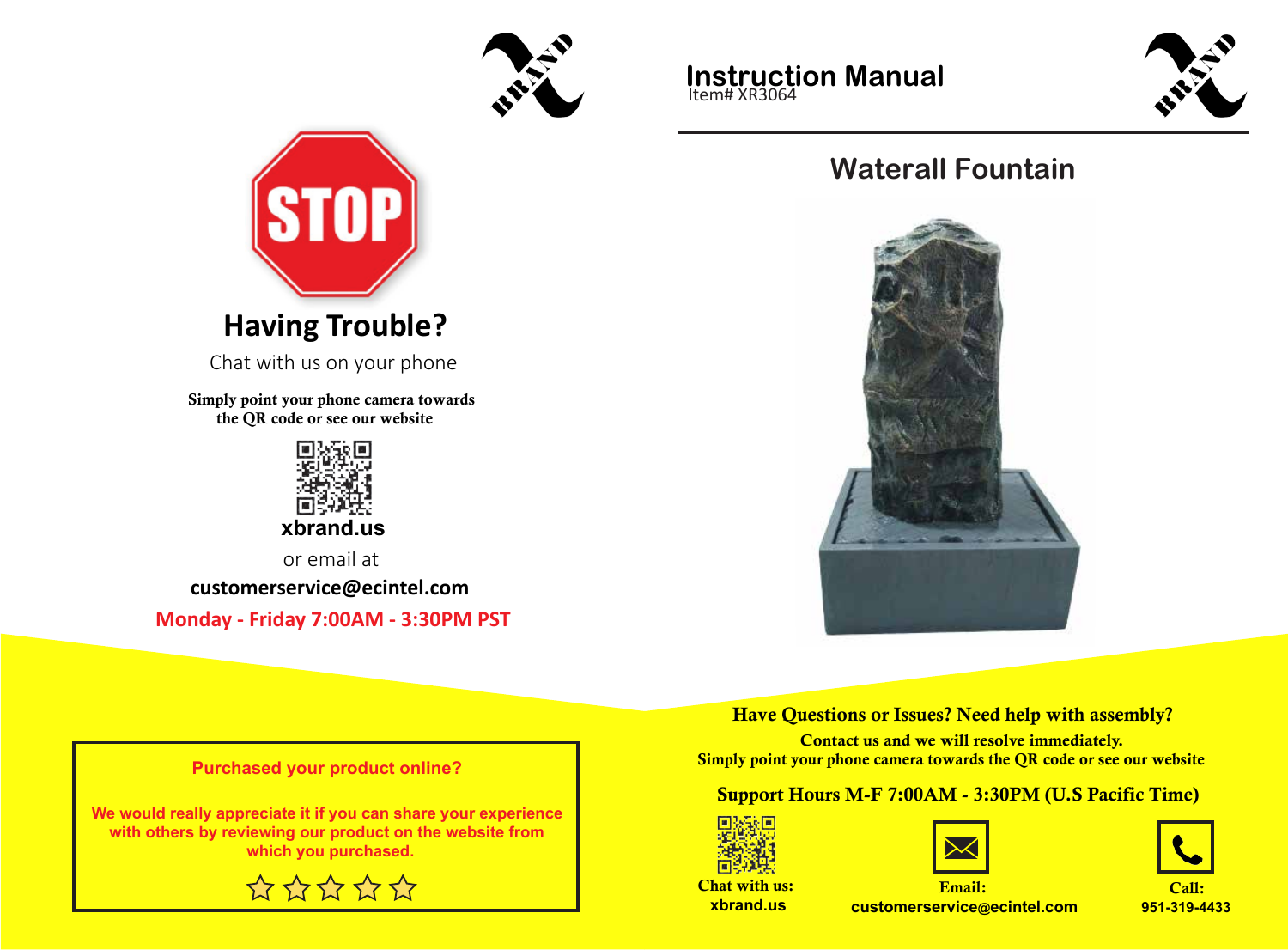### **Warranty**

#### **Limited 1-Year Manufacturer Warranty on xbrand.us**

#### **Manufacturer warranty covers:**

• Parts that are deemed defective within 30 day will be shipped free of charge.

• Any warranty claim after 30 days, will require shipping to be paid by the customer.

**Purchased your product online?**

**We would really appreciate it if you can share your experience with others by reviewing our product on the website from which you purchased.**



Any visible damage due to the neglect, misuse, or abuse will void the limited warranty of the product.

For further information, please contact us:

**Chat with us: xbrand.us**



Simply point your phone camera towards Simply point your phone camera towards the QR code or see our website $\mathbf{r}$  and  $\mathbf{r}$  or see or see or see or see or see or see or  $\mathbf{r}$ 

**Email: customerservice@ecintel.com**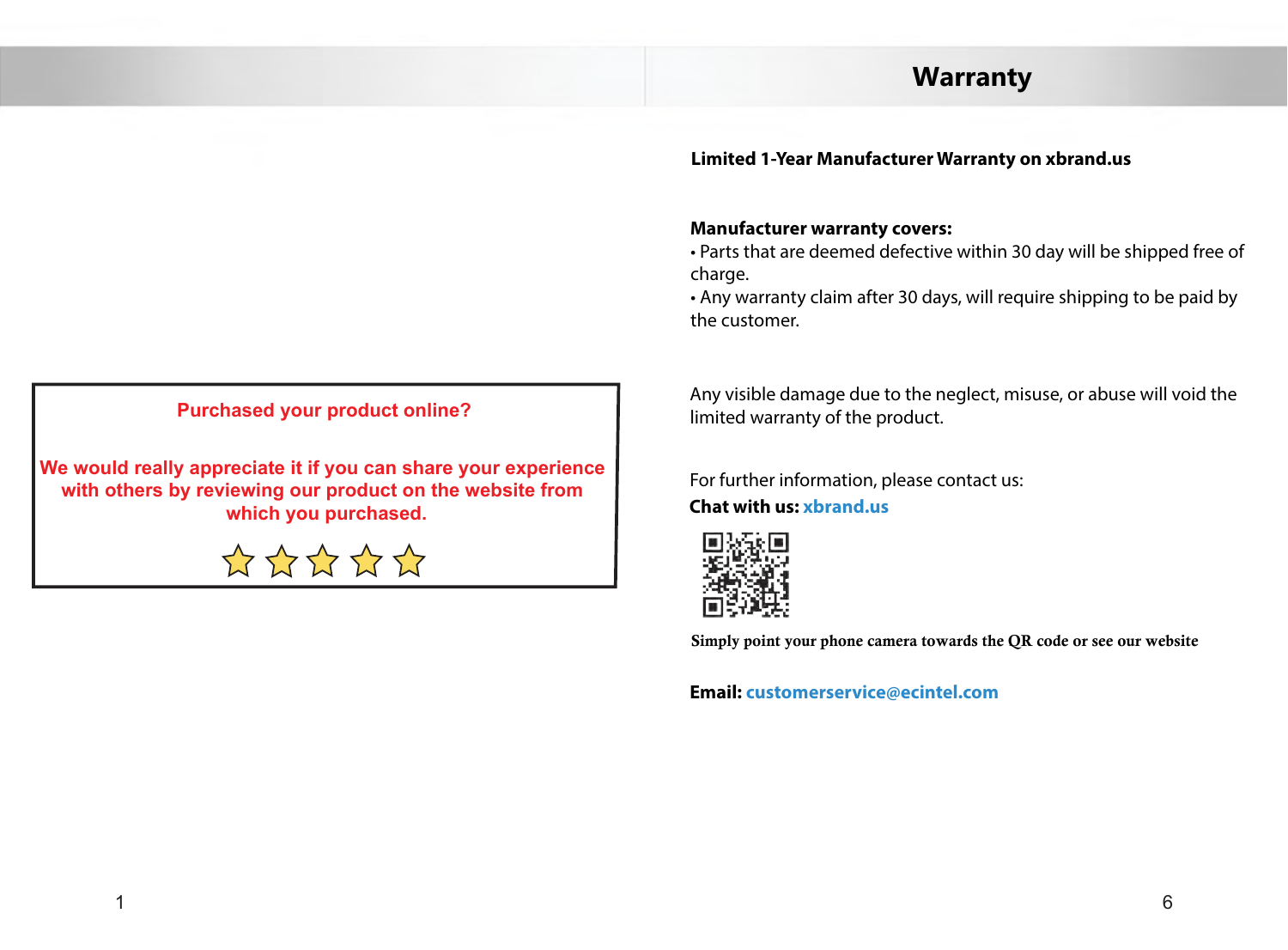# YouTube video instruction

## **Contents**

Please use your smart phone camera to scan the QR code. Simply point your camera and let the camera scan the code below, and click on the link that opens up.



https://xbrand.us/product/ xr3064/